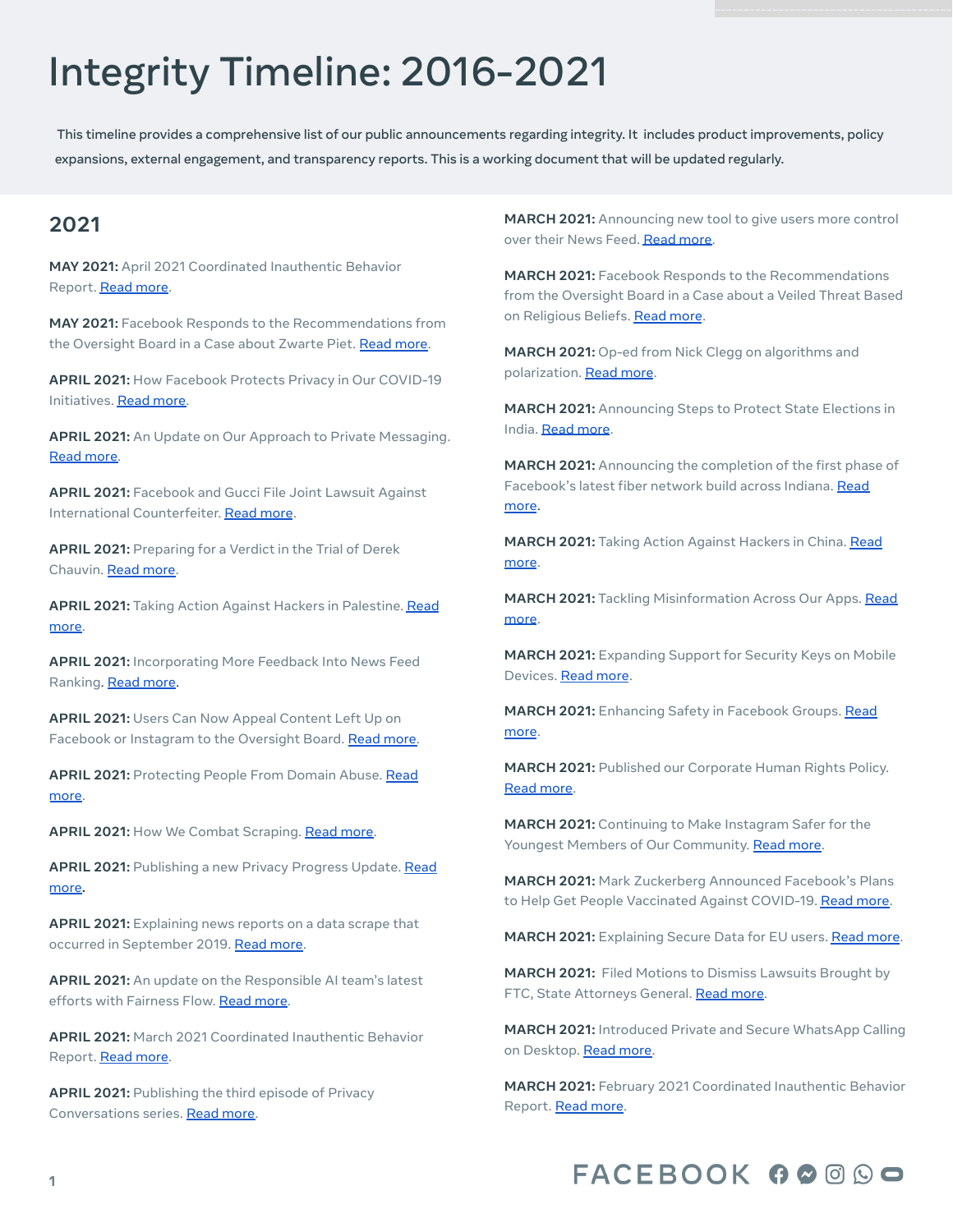**FEBRUARY 2021** Facebook Responds to the Oversight Board's First Set of Recommendations. Read [more.](https://about.fb.com/news/2021/02/facebook-response-to-the-oversight-boards-first-set-of-recommendations/)

**FEBRUARY 2021** Reducing Political Content in News Feed. Read [more.](https://about.fb.com/news/2021/02/reducing-political-content-in-news-feed/)

**FEBRUARY 2021** January 2021 Coordinated Inauthentic Behavior Report. [Read](https://about.fb.com/news/2021/02/january-2021-coordinated-inauthentic-behavior-report/) more.

**FEBRUARY 2021** Reaching Billions with COVID-19 Vaccination Information. Read [more.](https://about.fb.com/news/2021/02/reaching-billions-of-people-with-covid-19-vaccine-information/)

**JANUARY 2021** Responding to the Oversight Board's First Decision. Read [more.](https://about.fb.com/news/2021/01/responding-to-the-oversight-boards-first-decisions/)

**JANUARY 2021** Recapping our Privacy Tools on Data Privacy Day. Read [more](https://about.fb.com/news/2021/01/recapping-our-privacy-controls-on-data-privacy-day/).

**JANUARY 2021** Announced New Tool to Educate People about the Holocaust. Read [more.](https://about.fb.com/news/2021/01/connecting-people-to-credible-information-about-the-holocaust-off-facebook/)

**JANUARY 2021** Announced two efforts to increase transparency of ads about social issues, elections and politics run on Facebook and Instagram. [Read](https://about.fb.com/news/2021/01/increasing-transparency-around-us-2020-elections-ads/) more.

**JANUARY 2021** Announced preparations ahead of US Presidential Inauguration Day. Read [more.](https://about.fb.com/news/2021/01/preparing-for-inauguration-day/)

**JANUARY 2021** Announced hire of Roy Austin as VP of Civil Rights. Read [more.](https://about.fb.com/news/2021/01/roy-austin-facebook-vp-civil-rights/)

**JANUARY 2021** December 2020 Coordinated Inauthentic Behavior Report. [Read](https://about.fb.com/news/2021/01/december-2020-coordinated-inauthentic-behavior-report/) more.

**JANUARY 2021** Introducing the new Access Your Information. Read [more.](https://about.fb.com/news/2021/01/introducing-the-new-access-your-information/)

**JANUARY 2021** Our Response to the Violence in Washington. Read [more.](https://about.fb.com/news/2021/01/responding-to-the-violence-in-washington-dc/)

### **2020**

**DECEMBER 2020** A Look at Facebook and US 2020 Elections Report. Read [more.](https://about.fb.com/wp-content/uploads/2020/12/US-2020-Elections-Report.pdf)

**DECEMBER 2020** Submitted Comments to European Digital Media Observatory on Data Sharing for Social Science Research. Read [more.](https://about.fb.com/news/2020/12/comments-on-data-sharing-for-social-science-research/)

**DECEMBER 2020** Introduced Privacy Conversations with Erin Egan. [Read](https://about.fb.com/news/2020/12/introducing-privacy-conversations-with-erin-egan/) more.

**DECEMBER 2020** Shared Response to Apple's Policy That Hurt Small Businesses. Read [more](https://about.fb.com/news/2020/12/speaking-up-for-small-businesses/).

**DECEMBER 2020** Shared Explainer on Personalized Advertising and Privacy. [Read](https://about.fb.com/news/2020/12/personalized-advertising-and-privacy-are-not-at-odds/) more.

**DECEMBER 2020** Shared Update on Georgia Runoff Election Integrity Efforts. Read [more](https://about.fb.com/news/2020/12/update-on-the-georgia-runoff-elections/).

**DECEMBER 2020** Removed Coordinated Inauthentic Behavior from France and Russia. Read [more](https://about.fb.com/news/2020/12/removing-coordinated-inauthentic-behavior-france-russia/).

**DECEMBER 2020** Shared Actions Against Hackers in Bangladesh and Vietnam. [Read](https://about.fb.com/news/2020/12/taking-action-against-hackers-in-bangladesh-and-vietnam/) more.

**DECEMBER 2020** Announced New Tool for Small Businesses and Communities during COVID-19. Read [more](https://about.fb.com/news/2020/12/data-for-good-new-tools-to-help-small-businesses-and-communities-during-the-covid-19-pandemic/).

**DECEMBER 2020** Oversight Board Selected First Cases to Review. [Read](https://about.fb.com/news/2020/12/oversight-board-selects-first-cases-to-review/) more.

**NOVEMBER 2020** Launched Facebook News in the UK. [Read](https://about.fb.com/news/2020/11/launching-facebook-news-in-the-uk/) [more](https://about.fb.com/news/2020/11/launching-facebook-news-in-the-uk/).

**NOVEMBER 2020** Announced Lawsuit Against Clone Site Owner Ensar Sahinturk. Read [more.](https://about.fb.com/news/2020/11/combating-clone-sites/)

**NOVEMBER 2020** Government Request Transparency Report. Read [more](https://about.fb.com/news/2020/11/biannual-transparency-report/).

**NOVEMBER 2020** Introduced Hate Speech Prevalence in Enforcement Report. Read [more](https://about.fb.com/news/2020/11/measuring-progress-combating-hate-speech/).

**NOVEMBER 2020** 10th Anniversary of the Bug Bounty Program. Read [more.](https://about.fb.com/news/2020/11/bug-bounty-program-10th-anniversary/)

**NOVEMBER 2020** Community Standards Enforcement Report, 7th Edition. Read [more.](https://about.fb.com/news/2020/11/community-standards-enforcement-report-nov-2020/)

**NOVEMBER 2020** Keeping People Safe on Instagram. [Read](https://about.fb.com/news/2020/11/keeping-people-safe-instagram-europe/) [more](https://about.fb.com/news/2020/11/keeping-people-safe-instagram-europe/).

**NOVEMBER 2020** October Inauthentic Behavior Report. [Read](https://about.fb.com/news/2020/11/october-2020-cib-report/) [more.](https://about.fb.com/news/2020/11/october-2020-cib-report/)

**OCTOBER 2020** Removed Coordinated Inauthentic Behavior. Read [more](https://about.fb.com/news/2020/10/removing-coordinated-inauthentic-behavior-mexico-iran-myanmar/).

**OCTOBER 2020** Shared Progress on Our Privacy Work. [Read](https://about.fb.com/news/2020/10/sharing-progress-on-our-privacy-work/Shared) [more](https://about.fb.com/news/2020/10/sharing-progress-on-our-privacy-work/Shared).

**OCTOBER 2020** Oversight Board Began Hearing Cases. [Read](https://about.fb.com/news/2020/10/oversight-board-to-start-hearing-cases/) [more](https://about.fb.com/news/2020/10/oversight-board-to-start-hearing-cases/).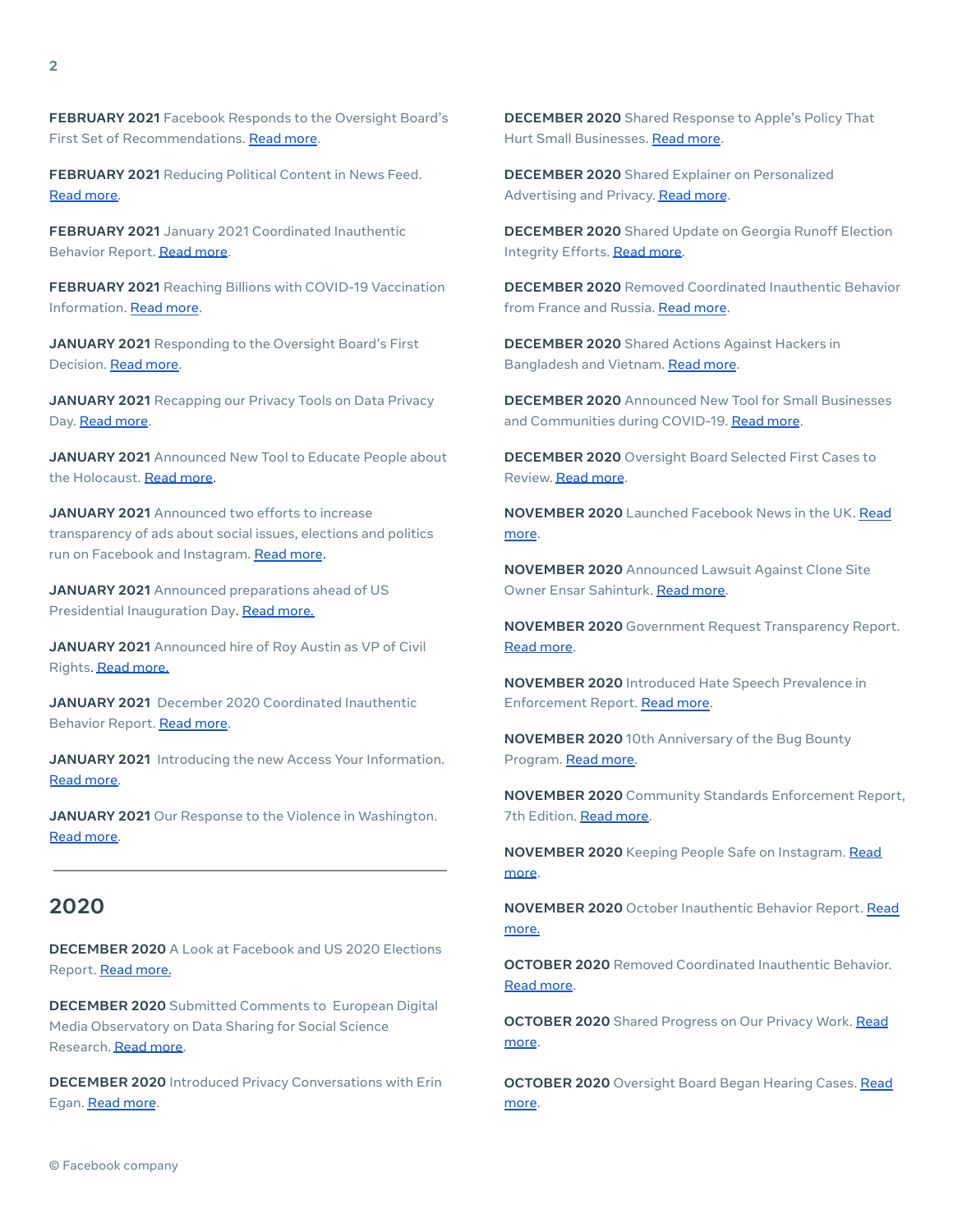**OCTOBER 2020** Supported Elections Across Africa. [Read](https://about.fb.com/news/2020/10/supporting-elections-across-africa/) [More.](https://about.fb.com/news/2020/10/supporting-elections-across-africa/)

**OCTOBER 2020** September Inauthentic Behavior Report. [Read](https://about.fb.com/news/2020/10/inauthentic-behavior-report/) [more.](https://about.fb.com/news/2020/10/inauthentic-behavior-report/)

**OCTOBER 2020** Supported Public Health Experts' Vaccine Efforts. Read [more.](https://about.fb.com/news/2020/10/supporting-public-health-experts-vaccine-efforts/)

**OCTOBER 2020** Updated Hate Speech Policy On Holocaust Denial Content. Read [more.](https://about.fb.com/news/2020/10/removing-holocaust-denial-content/)

**OCTOBER 2020** Removed Coordinated Inauthentic Behavior. Read [more.](https://about.fb.com/news/2020/10/removing-coordinated-inauthentic-behavior-september-report/)

**OCTOBER 2020** Announced Preparations for US 2020 Election Day. Read [more](https://about.fb.com/news/2020/10/preparing-for-election-day/).

**OCTOBER 2020** Announced Lawsuit Against Fake Engagements and Ad Scams. Read [more](https://about.fb.com/news/2020/10/taking-action-against-fake-engagement-and-ad-scams/).

**OCTOBER 2020** Announced Lawsuit Against Data Scraping. Read [more.](https://about.fb.com/news/2020/10/taking-legal-action-against-data-scraping/)

**SEPTEMBER 2020** Began Partnerships with 70 Independent Fact-Checking Organizations. Read [more.](https://about.fb.com/news/2020/09/stepping-up-the-fight-against-climate-change/)

**SEPTEMBER 2020** Launched New Suicide Prevention Tools. Read [more.](https://about.fb.com/news/2020/09/offering-new-ways-to-support-our-community/)

**SEPTEMBER 2020** Instagram Equity Commitments Follow-Up. Read [more.](https://about.fb.com/news/2020/09/an-update-on-our-equity-work/)

**SEPTEMBER 2020** Announced Additional Steps to Secure the Integrity of the 2020 US Elections. [Read](https://about.fb.com/news/2020/09/additional-steps-to-protect-the-us-elections/) more.

**SEPTEMBER 2020** August Coordinated Inauthentic Behavior Report. [Read](https://about.fb.com/news/2020/09/august-2020-cib-report/) more.

**AUGUST 2020** Introduced New Research Initiatives for 2020 US Elections. [Read](https://about.fb.com/news/2020/08/research-impact-of-facebook-and-instagram-on-us-election/) more.

**AUGUST 2020** Preparation for Myanmar's 2020 Election. [Read](https://about.fb.com/news/2020/08/preparing-for-myanmars-2020-election/) [more.](https://about.fb.com/news/2020/08/preparing-for-myanmars-2020-election/)

**AUGUST 2020** Made Public Recommendation Guidelines for Groups, Events, and others. [Read](https://about.fb.com/news/2020/08/recommendation-guidelines/) more.

**AUGUST 2020** Facebook News International Expansion. [Read](https://about.fb.com/news/2020/08/bringing-facebook-news-to-more-countries/) [more.](https://about.fb.com/news/2020/08/bringing-facebook-news-to-more-countries/)

**AUGUST 2020** Launched Additional Notifications for COVID-19 Content. [Read](https://about.fb.com/news/2020/06/more-context-for-news-articles-and-other-content/) more.

**AUGUST 2020** Scaled Back Temporary Ban on Hand Sanitizer and Disinfecting Wipes. [Read](https://about.fb.com/news/2020/12/coronavirus/) more.

**AUGUST 2020** Expanded Dangerous Individuals and Organizations Policy. Read [more.](https://about.fb.com/news/2020/08/addressing-movements-and-organizations-tied-to-violence/)

**AUGUST 2020** Launched Educator Hub. Read [more.](https://about.fb.com/news/2020/08/back-to-school-season/)

**AUGUST 2020** Launched US 2020 Voting Information Center. Read [more](https://about.fb.com/news/2020/08/launching-voting-information-center/).

**AUGUST 2020** Independent Audit of Community Standards Enforcement Report. Read [more](https://about.fb.com/news/2020/08/independent-audit-of-enforcement-report-metrics/).

**AUGUST 2020** Community Standards Enforcement Report, 6th Edition. Read [more.](https://about.fb.com/news/2020/08/community-standards-enforcement-report-aug-2020/)

**AUGUST 2020** July Coordinated Inauthentic Behavior Report. Read [more.](https://about.fb.com/news/2020/08/july-2020-cib-report/)

**JULY 2020** Enhancing Data Protection for LGPD Requirements. Read [more.](https://about.fb.com/news/2020/07/protecting-peoples-privacy-in-brazil/)

**JULY 2020** Began Labeling Voting Posts from Elected Officials and Candidates.

**JULY 2020** Privacy White Paper on People-Centered Legislation. Read [more.](https://about.fb.com/news/2020/07/making-data-and-privacy-easier-to-understand/)

**JULY 2020** Third Civil Rights Report. Read [more.](https://about.fb.com/news/2020/07/civil-rights-audit-report/)

**JULY 2020** July Coordinated Inauthentic Behavior Report. Read [more](https://about.fb.com/news/2020/07/removing-political-coordinated-inauthentic-behavior/).

**JULY 2020** Updated COVID Information Center. Read [more.](https://about.fb.com/news/2020/12/coronavirus/#latest)

**JULY 2020** Improved Data Limits for Infrequently Used Apps. Read [more](http://data).

**JULY 2020** Nick Clegg Op-ed Response to Ad Boycott. [Read](https://about.fb.com/news/2020/07/facebook-does-not-benefit-from-hate/) [more](https://about.fb.com/news/2020/07/facebook-does-not-benefit-from-hate/).

**JUNE 2020** Banning Violent Networks in the US. Read [more.](https://about.fb.com/news/2020/06/banning-a-violent-network-in-the-us/)

**JUNE 2020** Prioritizing Original News Content. [Read](https://about.fb.com/news/2020/06/prioritizing-original-news-reporting-on-facebook/) more.

**JUNE 2020** Mark Zuckerberg Update on Preparing for US 2020 Election. Read [more.](https://about.fb.com/news/2020/06/meeting-unique-elections-challenges/)

**JUNE 2020** Launched Notification Screen for Outdated Content. Read [more.](https://about.fb.com/news/2020/06/more-context-for-news-articles-and-other-content/)

**JUNE 2020** U.S. Media Literacy Partnerships for Seniors. [Read](http://com) [more](http://com).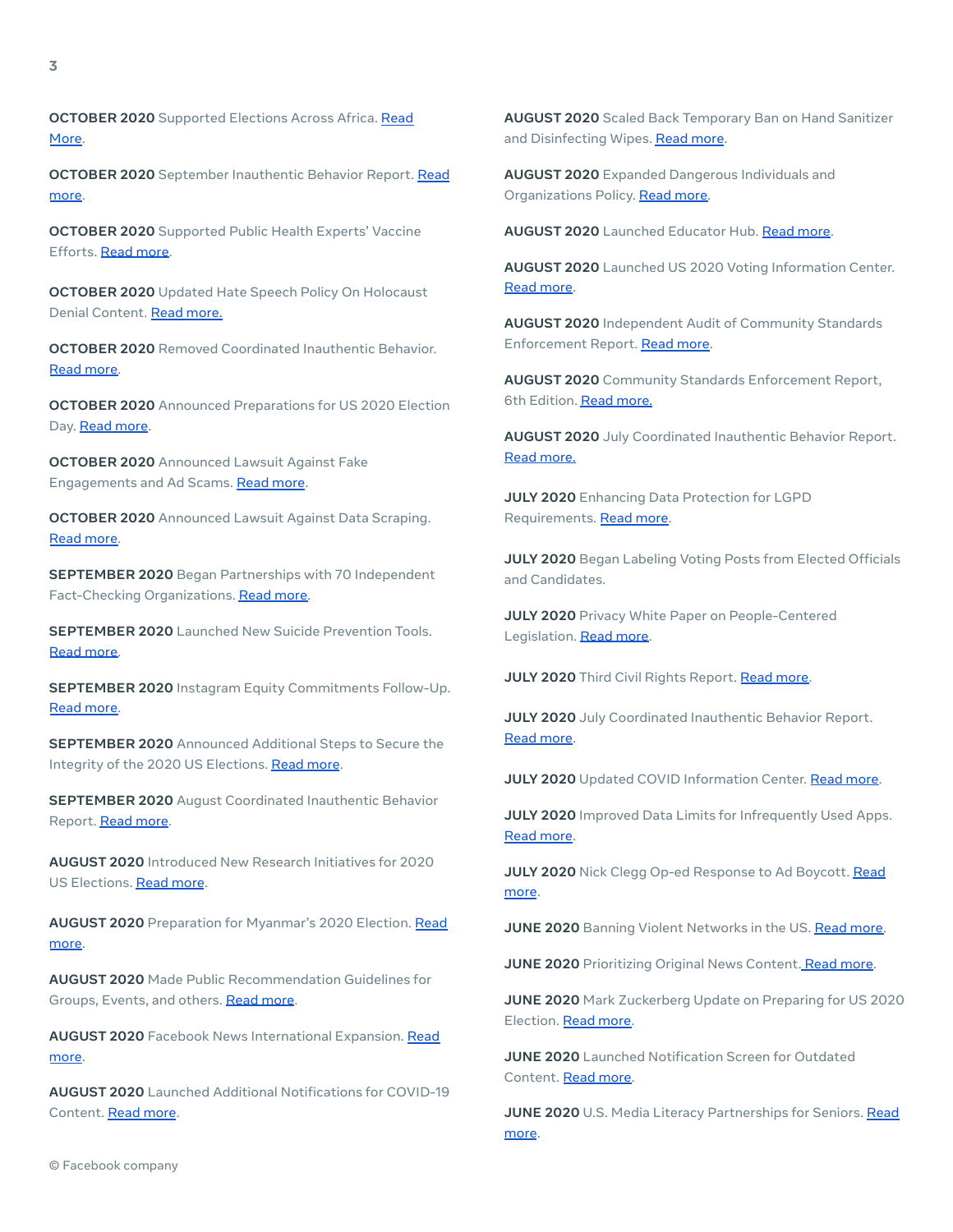**JUNE 2020** Platform Enforcement Against Unauthorized Automation Software (Scraping). [Read](https://about.fb.com/news/2020/06/automation-software-lawsuits/) more.

**JUNE 2020** Update on Black Voices on Instagram. Read [more](https://about.fb.com/news/2020/06/ensuring-black-voices-are-heard/).

**JUNE 2020** Reached 4M Voting Registration Goal, Fewer Political Ads, and US House & Senate Tracker. [Read](https://about.fb.com/news/2020/06/voting-information-center/) more.

**JUNE 2020** Started Labeling state-controlled media. [Read](https://about.fb.com/news/2020/06/labeling-state-controlled-media/) [more.](https://about.fb.com/news/2020/06/labeling-state-controlled-media/)

**JUNE 2020** Launched Manage Activity. Read [more](https://about.fb.com/news/2020/06/introducing-manage-activity/).

**JUNE 2020** May Coordinated Inauthentic Behavior Report. Read [more.](https://about.fb.com/news/2020/06/may-cib-report/)

**MAY 2020** High-reach Post Verification. Read [more.](https://about.fb.com/news/2020/05/id-verification-high-reach-profiles/)

**MAY 2020** Response to Wall Street Journal on Investments to Fight Polarization. Read [more.](https://about.fb.com/news/2020/05/investments-to-fight-polarization/)

**MAY 2020** Increased Hate Speech Prevention Efforts. [Read](https://about.fb.com/news/2019/06/social-media-and-conflict/) [more.](https://about.fb.com/news/2019/06/social-media-and-conflict/)

**MAY 2020** Human Rights Assessments: Sri Lanka, Cambodia, Indonesia. Read [more](https://about.fb.com/news/2020/05/human-rights-work-in-asia/).

**MAY 2020** H2 2019, Transparency Report. [Read](https://about.fb.com/news/2020/05/transparency-report/) more.

**MAY 2020** Updates on Combating Hate and Dangerous Orgs. Read [More.](https://about.fb.com/news/2020/05/combating-hate-and-dangerous-organizations/)

**MAY 2020** Community Standards Enforcement Report, 5th Edition. Read [more.](https://about.fb.com/news/2020/05/community-standards-enforcement-report-may-2020/)

**MAY 2020** Announced Instagram Well-Being Guides. [Read](https://about.instagram.com/blog/announcements/supporting-well-being-with-instagram-guides/) [more.](https://about.instagram.com/blog/announcements/supporting-well-being-with-instagram-guides/)

**MAY 2020** Announced Oversight Board Members. Read [more.](https://about.fb.com/news/2020/05/welcoming-the-oversight-board/)

**MAY 2020** April 2020 Coordinated Inauthentic Behavior Report. [Read](https://about.fb.com/news/2020/05/april-cib-report/) more.

**APRIL 2020** Launched \$1M grant program to Support Fact Checkers. [Read](https://www.facebook.com/journalismproject/coronavirus-grants-fact-checking) more.

**APRIL 2020** Introduced Country Expansions and New Safety Features for Messenger Kids. Read [more.](https://about.fb.com/news/2020/04/expanding-messenger-kids/)

**APRIL 2020** Started Providing Location of High-Reach FB Pages and Instagram Accounts outside the US. [Read](https://about.fb.com/news/2020/04/page-and-account-transparency/) more.

**APRIL 2020** Published Mark Zuckerberg's Washington Post Op-ed on Symptom Survey. Read [more.](https://about.fb.com/news/2020/04/symptom-surveys/)

**APRIL 2020** Announced COVID misinformation tools. [Read](https://about.fb.com/news/2020/04/covid-19-misinfo-update/) [more](https://about.fb.com/news/2020/04/covid-19-misinfo-update/).

**APRIL 2020** Filed a Lawsuit for Deceptive Advertising Practices. [Read](https://about.fb.com/news/2020/04/addressing-deceptive-ad-practices/) more.

**APRIL 2020** Introduced Forwarding Limit on WhatsApp. [Read](https://about.fb.com/news/2020/04/whatsapp-message-forward-limit/) [more](https://about.fb.com/news/2020/04/whatsapp-message-forward-limit/).

**APRIL 2020** Announced Partnership with the US Census Bureau. [Read](https://about.fb.com/news/2020/04/census/) more.

**APRIL 2020** March 2020 Coordinated Inauthentic Behavior Report. Read [more.](https://about.fb.com/news/2020/04/march-cib-report/)

**MARCH 2020** Updated Data Access Tools. [Read](https://about.fb.com/news/2020/03/data-access-tools/) more.

**MARCH 2020** Expanded Fact-Checking Program to New Partner Organizations in the US. Shared updates on Fact-Checking initiatives. Read [more.](https://www.facebook.com/journalismproject/fact-checking-expansion-and-investment-2020)

**MARCH 2020** Released General Update on COVID-19 misinformation. [Read](https://about.fb.com/news/2020/03/combating-covid-19-misinformation/) more.

**MARCH 2020** Announced Instagram COVID-19 Updates. [Read](https://about.instagram.com/blog/announcements/coronavirus-keeping-people-safe-informed-and-supported-on-instagram/) [more](https://about.instagram.com/blog/announcements/coronavirus-keeping-people-safe-informed-and-supported-on-instagram/).

**MARCH 2020** Removed Coordinated Inauthentic Behavior from Russia. Read [more.](https://about.fb.com/news/2020/03/removing-coordinated-inauthentic-behavior-from-russia/)

**MARCH 2020** Launched New Tools for Community Moderators. Read [more.](https://about.fb.com/news/2020/03/helping-community-leaders-grow/)

**MARCH 2020** Announced Lawsuit against Namecheap for Domain Name Fraud. Read [more.](https://about.fb.com/news/2020/03/domain-name-lawsuit/)

**MARCH 2020** February 2020 Coordinated Inauthentic Behavior Report. Read [more.](https://about.fb.com/news/2020/03/february-cib-report/)

**FEBRUARY 2020** Filed lawsuit against OneAudience for improper data collection. Read [more](https://about.fb.com/news/2020/02/taking-action-against-platform-abuse/).

**FEBRUARY 2020** Coordinated Inauthentic Behavior Takedown: Russia, Vietnam, Myanmar. [Read](https://about.fb.com/news/2020/02/removing-coordinated-inauthentic-behavior/) more.

**FEBRUARY 2020** Highlighted Tools for Safer Internet Day. Read [more](https://about.fb.com/news/2020/02/keeping-people-safe/).

**FEBRUARY 2020** Launched New Tools for Parents in Messenger Kids. Updated Privacy Policy. [Read](https://about.fb.com/news/2020/02/messenger-kids-controls/) more.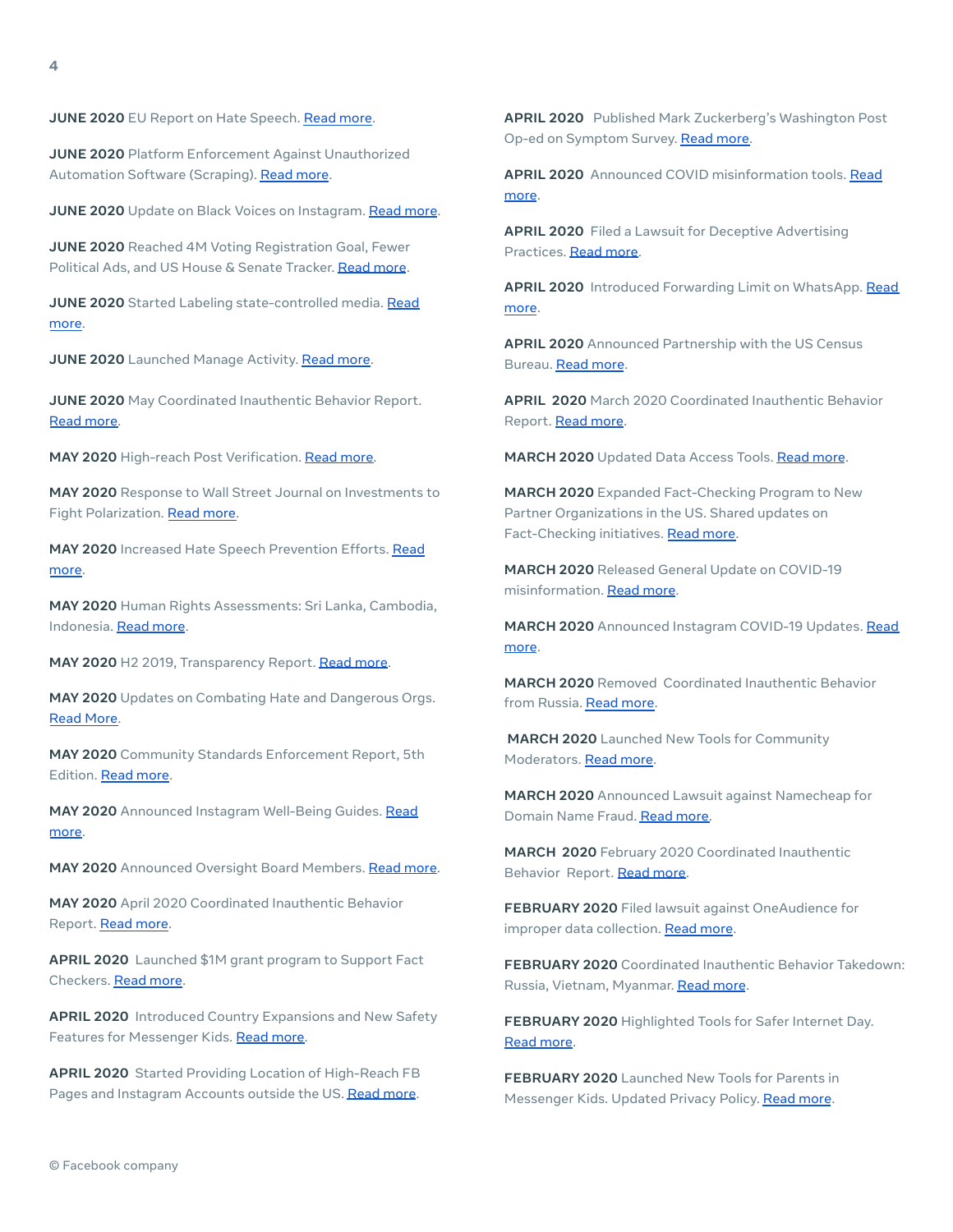#### **FEBRUARY 2020** Launched Election Operation Center in US.

**JANUARY 2020** Updated Gaming Creators Community Standards Toolkit. Read [more](https://about.fb.com/news/2020/01/inclusive-gaming/).

**JANUARY 2020** Released Facebook Oversight Board Bylaws. Read [more.](https://about.fb.com/news/2020/01/facebooks-oversight-board/)

**JANUARY 2020** Updated Privacy Checkup. Introduced Off Facebook Activity and Login Alerts. Read [more.](https://about.fb.com/news/2020/01/data-privacy-day-2020/)

**JANUARY 2020** New Transparency Features and Controls for Social Issue and Political Ads. [Read](https://about.fb.com/news/2020/01/political-ads/) more.

**JANUARY 2020** Announced Policy to Take Down Misleading Manipulated Media. Read [more.](https://about.fb.com/news/2020/01/enforcing-against-manipulated-media/)

**JANUARY 2020** Updated Privacy and Security Checkup. [Read](https://about.fb.com/news/2020/01/privacy-checkup/) [more.](https://about.fb.com/news/2020/01/privacy-checkup/)

## **2019**

**DECEMBER 2019** Removed Coordinated Inauthentic Behavior From Georgia, Vietnam and the US. Read [more.](https://about.fb.com/news/2019/12/removing-coordinated-inauthentic-behavior-from-georgia-vietnam-and-the-us/)

**DECEMBER 2019** An Update on Our Efforts to Combat Terrorism Online. Read [more.](https://about.fb.com/news/2019/12/counterterrorism-efforts-update/)

**DECEMBER 2019** Helping to Protect the 2020 US Census. Read [more.](https://about.fb.com/news/2019/12/helping-protect-the-us-census/)

**DECEMBER 2019** Helping Fact-Checkers Identify False Claims Faster. Read [more.](https://about.fb.com/news/2019/12/helping-fact-checkers/)

**DECEMBER 2019** Launched Bullying Caption Warning on Instagram. Read [more.](https://about.instagram.com/blog/announcements/our-progress-on-leading-the-fight-against-online-bullying/)

**DECEMBER 2019** Expanded Fact-Checking on Instagram. Read [more.](https://about.fb.com/news/2019/12/combatting-misinformation-on-instagram/)

**DECEMBER 2019** Established Oversight Board Trust and \$130M Funding Commitment. Read [more.](https://about.fb.com/news/2019/12/oversight-board-update/)

**DECEMBER 2019** Shared Update on CCPA Compliance. [Read](https://about.fb.com/news/2019/12/californias-new-privacy-law/) [more.](https://about.fb.com/news/2019/12/californias-new-privacy-law/)

**DECEMBER 2019** Response to Attorney General Barr's Private Messaging Request. Read [more.](https://about.fb.com/news/2019/12/facebooks-response-to-open-letter-on-private-messaging/)

**DECEMBER 2019** Filed Lawsuit Against Ad Fraud. Read [more.](https://about.fb.com/news/2019/12/taking-action-against-ad-fraud/)

**DECEMBER 2019** Launched Instagram Age Verification. [Read](https://about.instagram.com/blog/announcements/making-instagram-safer-for-the-youngest-members-of-our-community/) [more.](https://about.instagram.com/blog/announcements/making-instagram-safer-for-the-youngest-members-of-our-community/)

**DECEMBER 2019** Introduced New Photo Transfer and Data Portability Tool. Read [more.](https://about.fb.com/news/2019/12/data-portability-photo-transfer-tool/)

**NOVEMBER 2019** Reducing Inauthentic Engagement on Instagram. Read [more.](https://about.instagram.com/blog/announcements/reducing-inauthentic-activity-on-instagram/)

**NOVEMBER 2019** Community Standards Enforcement Report, 4th Edition. Read [more.](https://about.fb.com/news/2019/11/community-standards-enforcement-report-nov-2019/)

**NOVEMBER 2019** UK General Election Preparedness. [Read](https://about.fb.com/news/2019/11/how-facebook-is-prepared-for-the-2019-uk-general-election/) [more.](https://about.fb.com/news/2019/11/how-facebook-is-prepared-for-the-2019-uk-general-election/)

**NOVEMBER 2019** Held First Global Fact-checking Summit. Read [more.](https://www.facebook.com/journalismproject/fact-checking-summit)

**OCTOBER 2019** Filed Lawsuit on Domain Name Fraud. [Read](https://about.fb.com/news/2019/10/fighting-domain-name-fraud/) [more.](https://about.fb.com/news/2019/10/fighting-domain-name-fraud/)

**OCTOBER 2019** Removed More Coordinated Inauthentic Behavior From Russia. Read [more.](https://about.fb.com/news/2019/10/removing-more-coordinated-inauthentic-behavior-from-russia/)

**OCTOBER 2019** Announcement regarding Women's Safety on Facebook. Read [more.](https://about.fb.com/news/2019/10/inside-feed-womens-safety/)

**OCTOBER 2019** Connecting People With Health Resources. Read [more.](https://about.fb.com/news/2019/10/connecting-people-with-health-resources/)

**OCTOBER 2019** Shared Instagram Updates regarding Suicide and Self Injury. Read [more.](https://about.instagram.com/blog/announcements/more-steps-to-keep-instagram-users-safe/)

**OCTOBER 2019** Introduced Facebook News. Read [more.](https://about.fb.com/news/2019/10/introducing-facebook-news/)

**OCTOBER 2019** Announced Several Measures To Protect the 2020 US Elections. Read [more.](https://about.fb.com/news/2019/10/update-on-election-integrity-efforts/)

**OCTOBER 2019** Removed Coordinated Inauthentic Behavior from Iran and Russia. Read [more.](https://about.fb.com/news/2019/10/removing-more-coordinated-inauthentic-behavior-from-iran-and-russia/)

**OCTOBER 2019** Updated Inauthentic Behavior Policy. [Read](https://about.fb.com/news/2019/10/inauthentic-behavior-policy-update/) [more.](https://about.fb.com/news/2019/10/inauthentic-behavior-policy-update/)

**OCTOBER 2019** Mark Zuckerberg on Protecting Free Expression. Read [more.](https://about.fb.com/news/2019/10/mark-zuckerberg-stands-for-voice-and-free-expression/)

**OCTOBER 2019** Introduced More Privacy Controls on Instagram. Read [more.](https://about.instagram.com/blog/announcements/increasing-personal-user-data-control/)

**OCTOBER 2019** Announced Well-Being Features on World Mental Health Day. Read [more.](https://about.fb.com/news/2019/10/lets-talk-about-mental-health/)

**OCTOBER 2019** Removed Coordinated Inauthentic Behavior in UAE, Nigeria, Indonesia and Egypt. Read [more.](https://about.fb.com/news/2019/10/removing-coordinated-inauthentic-behavior-in-uae-nigeria-indonesia-and-egypt/)

**OCTOBER 2019** Introduced Instagram Restrict. Read [more.](https://about.instagram.com/blog/announcements/stand-up-against-bullying-with-restrict/)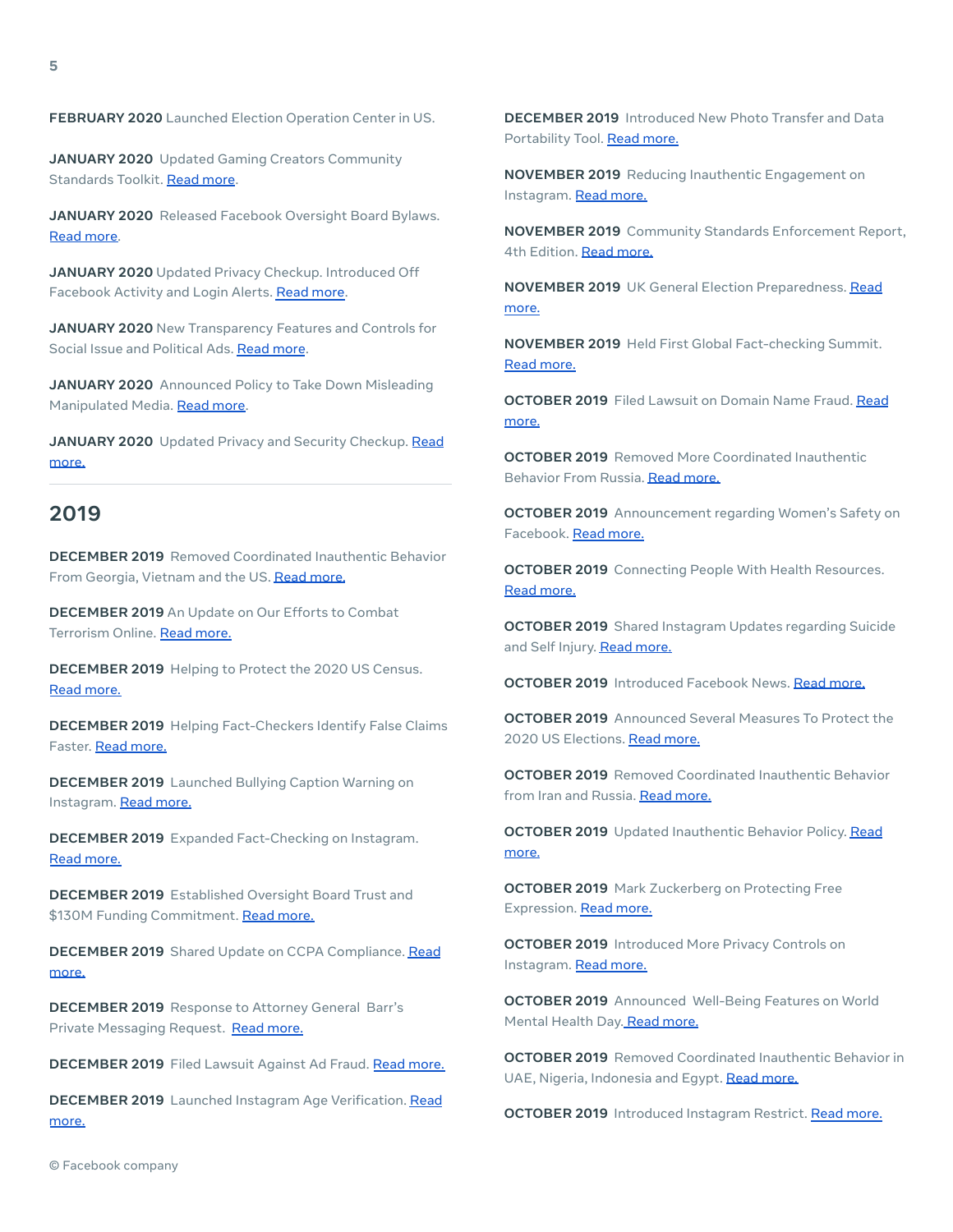**SEPTEMBER 2019** Facebook, Elections and Political Speech. Read [more.](https://about.fb.com/news/2019/09/elections-and-political-speech/)

**SEPTEMBER 2019** Next Steps for the Global Internet Forum to Counter Terrorism. Read [more.](https://about.fb.com/news/2019/09/next-steps-for-gifct/)

**SEPTEMBER 2019** Shared Update on App Investigation. [Read](https://about.fb.com/news/2019/09/an-update-on-our-app-developer-investigation/) [more.](https://about.fb.com/news/2019/09/an-update-on-our-app-developer-investigation/)

**SEPTEMBER 2019** Removing Coordinated Inauthentic Behavior in Spain. Read [more.](https://about.fb.com/news/2019/09/removing-coordinated-inauthentic-behavior-in-spain/)

**SEPTEMBER 2019** Combating Hate and Extremism. [Read](https://about.fb.com/news/2019/09/combating-hate-and-extremism/) [more.](https://about.fb.com/news/2019/09/combating-hate-and-extremism/)

**SEPTEMBER 2019** DetailedOversight Board Charter, Structure and Membership Selection Process. Read [more.](https://about.fb.com/news/2019/09/oversight-board-structure/)

**SEPTEMBER 2019** Removing Coordinated Inauthentic Behavior from Iraq and Ukraine. Read [More.](https://about.fb.com/news/2019/09/removing-coordinated-inauthentic-behavior-from-iraq-and-ukraine/)

**SEPTEMBER 2019** Updating the Values That Inform Our Community Standards. Read [more.](https://about.fb.com/news/2019/09/updating-the-values-that-inform-our-community-standards/)

**SEPTEMBER 2019** Tightening Our Policies and Expanding Resources to Prevent Suicide and Self-Harm. Read [more.](https://about.fb.com/news/2019/09/tightening-our-policies-and-expanding-resources-to-prevent-suicide-and-self-harm/)

**SEPTEMBER 2019** Charting a Way Forward on Privacy and Data Portability. Read [more.](https://about.fb.com/news/2019/09/privacy-and-data-portability/)

**AUGUST 2019** Political Ads Authorization Process. Read [more.](https://about.fb.com/news/2019/08/updates-to-ads-about-social-issues-elections-or-politics-in-the-us/)

**AUGUST 2019** Released Statement regarding September 2015 Document on Facebook Employees Discussing Data Scraping pre-Cambridge Analytica. Read [more.](https://about.fb.com/news/2019/08/document-holds-the-potential-for-confusion/)

**AUGUST 2019** Removed More Coordinated Inauthentic Behavior in Myanmar. Read [more.](https://about.fb.com/news/2019/08/more-cib-myanmar/)

**AUGUST 2019** Announced Off-Facebook Activity. Read [more.](https://about.fb.com/news/2019/08/off-facebook-activity/)

**AUGUST 2019** Shared Senator Kyl's Review of Potential Anti-Conservative Bias. Read [more.](https://about.fb.com/news/2019/08/update-on-potential-anti-conservative-bias/)

**AUGUST 2019** Removed Coordinated Inauthentic Behavior from China. Read [more.](https://about.fb.com/news/2019/08/removing-cib-china/)

**AUGUST 2019** Launched Safe Communities Initiative for Private Groups. Read [more.](https://about.fb.com/news/2019/08/private-groups-safety/)

**AUGUST 2019** Made Groups Privacy Settings Easier to Understand. Read [more.](https://about.fb.com/news/2019/08/groups-privacy-settings/)

**AUGUST 2019** Enforced Against Click Injection Fraud. [Read](https://about.fb.com/news/2019/08/enforcing-against-click-injection-fraud/) [more.](https://about.fb.com/news/2019/08/enforcing-against-click-injection-fraud/)

**AUGUST 2019** Open-Sourced Photo and Video Matching Technology to Make the Internet Safer. Read [more](https://about.fb.com/news/2019/08/open-source-photo-video-matching/).

**AUGUST 2019** Removed Coordinated Inauthentic Behavior in Thailand, Russia, Ukraine and Honduras. [Read](https://about.fb.com/news/2019/07/removing-cib-thailand-russia-ukraine-honduras/) more.

**JULY 2019** Shared Two Year Progress Update on GIFCT. [Read](https://about.fb.com/news/2019/07/global-internet-forum-to-counter-terrorism-an-update-on-our-progress-two-years-on/) [more](https://about.fb.com/news/2019/07/global-internet-forum-to-counter-terrorism-an-update-on-our-progress-two-years-on/).

**JULY 2019** FTC Agreement Brings Rigorous Standards for Protecting Privacy. Read [more](https://about.fb.com/news/2019/07/ftc-agreement/).

**JULY 2019** Updated Account Disable Policy on Instagram. [Read](https://about.instagram.com/blog/announcements/account-disable-policy-changes-on-instagram/) [more](https://about.instagram.com/blog/announcements/account-disable-policy-changes-on-instagram/).

**JULY 2019** Understand Why You're Seeing Certain Ads and How You Can Adjust Your Ad Experience. Read [more.](https://about.fb.com/news/2019/07/understand-why-youre-seeing-ads/)

**JULY 2019** Shared Commitment Against Bullying on Instagram. Read [more.](https://about.instagram.com/blog/announcements/instagrams-commitment-to-lead-fight-against-online-bullying/)

**JULY 2019** News Feed Ranking: Addressing Sensational Health Claims. Read [more.](https://about.fb.com/news/2019/07/addressing-sensational-health-claims/)

**JUNE 2019** Shared Second Civil Rights Audit Update. [Read](https://about.fb.com/news/2019/06/second-update-civil-rights-audit/) [more.](https://about.fb.com/news/2019/06/second-update-civil-rights-audit/)

**JUNE 2019** Released Report regarding Global Feedback and Input on the Facebook Oversight Board. Read [more.](https://about.fb.com/news/2019/06/global-feedback-on-oversight-board/)

**JUNE 2019** Updated Terms of Service to Explain How Facebook Works. Read [more.](https://about.fb.com/news/2019/06/updating-our-terms/)

**JUNE 2019** Deep Fake Detection Challenge. Read [more.](https://ai.facebook.com/datasets/dfdc/)

**JUNE 2019** Rolled Out Ads Authorization Process Globally. Read [more](https://about.fb.com/news/2019/06/offering-greater-transparency/).

**JUNE 2019** New Feed Ranking: Making Public Comments More Meaningful. Read [more.](https://about.fb.com/news/2019/06/making-public-comments-more-meaningful/)

**JUNE 2019** Automation Plus Expert Journalism: How Full Fact is Fighting Misinformation. Read [more.](https://about.fb.com/news/2019/06/inside-feed-full-fact-interview/)

**MAY 2019** Removed More Coordinated Inauthentic Behavior from Iran. [Read](https://about.fb.com/news/2019/05/removing-more-cib-from-iran/) more.

**MAY 2019** Data Transparency Advisory Group (DTAG) Report. Read [more.](https://about.fb.com/news/2019/05/dtag-report/)

**MAY 2019** Government Request Transparency Report. [Read](https://about.fb.com/news/2019/05/dtag-report/) [more](https://about.fb.com/news/2019/05/dtag-report/).

**MAY 2019** Community Standards Enforcement Report, 3rd Edition. [Read](https://about.fb.com/news/2019/05/measuring-prevalence/) more.

© Facebook company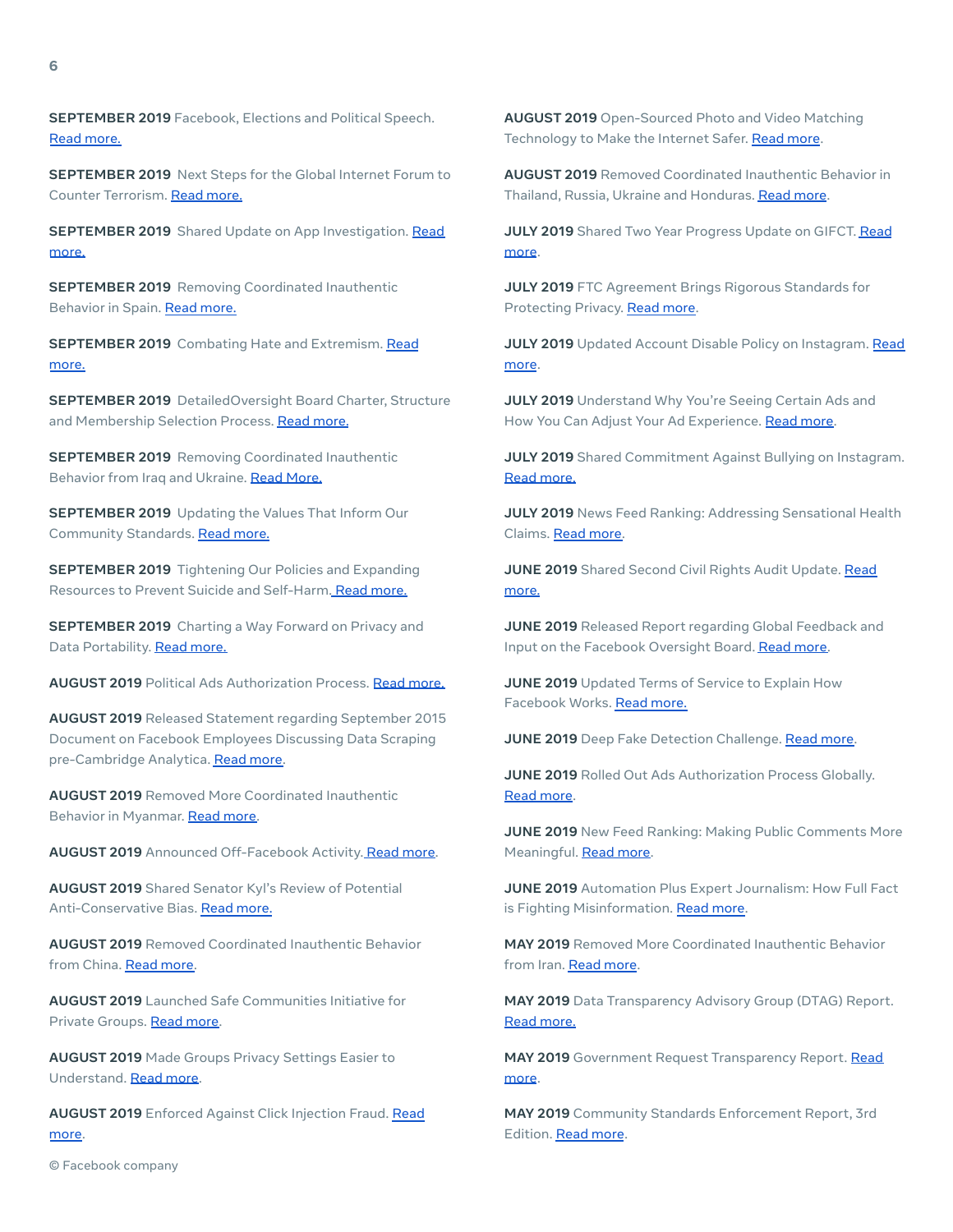**MAY 2019** Survey Update to Personalize News Feed. [Read](https://about.fb.com/news/2019/05/more-personalized-experiences/) [more.](https://about.fb.com/news/2019/05/more-personalized-experiences/)

**MAY 2019** Removed Coordinated Inauthentic Behavior from Israel. Read [more.](https://about.fb.com/news/2019/05/removing-coordinated-inauthentic-behavior-from-israel/)

**MAY 2019** Joined Christchurch Call to Action. [Read](https://about.fb.com/news/2019/05/christchurch-call-to-action/) more.

**MAY 2019** Announced Protections on Facebook Live Abuse. Read [more.](https://about.fb.com/news/2019/05/protecting-live-from-abuse/)

**MAY 2019** Updated on Compensation and Support for Contractors. Read [more.](https://about.fb.com/news/2019/05/compensating-and-supporting-contractors/)

**MAY 2019** Filed a Lawsuit Against Rankwave. Read [more.](https://about.fb.com/news/2019/05/enforcing-our-platform-policies/)

**MAY 2019** Removed Coordinated Inauthentic Behavior from Russia. [Read](https://about.fb.com/news/2019/05/more-cib-from-russia/) more.

**APRIL 2019** Announced First Grants for Independent Research. Read [more.](https://about.fb.com/news/2019/04/election-research-grants/)

**APRIL 2019** Announced Public Consultation Process for the Oversight Board. Read [more](https://about.fb.com/news/2019/04/input-on-an-oversight-board/).

**APRIL 2019** Expanded Fact Checking with Five New EU Fact-Checking Partners. Read [More](https://about.fb.com/news/2019/04/protecting-eu-elections-from-misinformation/).

**APRIL 2019** Prevented Inauthentic Behavior on Instagram in New Zealand. Read [more.](https://about.fb.com/news/2019/04/preventing-inauthentic-behavior-on-instagram/)

**APRIL 2019** Reduced Distribution of Problematic Content with News Feed Ranking. Read [more.](https://about.fb.com/news/2019/04/remove-reduce-inform-new-steps/)

**APRIL 2019** Shared Details on Product Policies. Read [more](https://about.fb.com/news/2019/04/insidefeed-community-standards-development-process/).

**APRIL 2019** Kicked Off a New Collaboration Process for Fighting Misinformation. Read [more.](https://about.fb.com/news/2019/04/tackling-more-false-news-more-quickly/)

**APRIL 2019** Shared Update on Memorialization. Read [more](https://about.fb.com/news/2019/04/updates-to-memorialization/).

**APRIL 2019** Announced Election Preparedness regarding India's Elections. Read [more.](https://about.fb.com/news/2019/04/preparing-for-indian-elections/)

**APRIL 2019** Update on Safeguarding Elections in Australia. Read [more.](https://about.fb.com/news/2019/04/safeguard-elections-in-australia/)

**APRIL 2019** The Hunt for False News: EU Edition. [Read](https://about.fb.com/news/2019/04/the-hunt-for-false-news-eu-edition/) more.

**APRIL 2019** Removed Coordinated Inauthentic Behavior from India and Pakistan. Read [more.](https://about.fb.com/news/2019/04/cib-and-spam-from-india-pakistan/)

**MARCH 2019** Introduced "Why Am I Seeing This Post?" [Read](https://about.fb.com/news/2019/03/why-am-i-seeing-this/) [more](https://about.fb.com/news/2019/03/why-am-i-seeing-this/).

**MARCH 2019** Washington Post Op-Ed from Mark Zuckerberg regarding Four Regulation Ideas. Read [more.](https://about.fb.com/news/2019/03/four-ideas-regulate-internet/)

**MARCH 2019** Removed Coordinated Inauthentic Behavior Report from the Philippines. [Read](https://about.fb.com/news/2019/03/cib-from-the-philippines/) more.

**MARCH 2019** Introduced Ad Library Reporting the EU. [Read](https://about.fb.com/news/2019/03/ads-transparency-in-the-eu/) [more.](https://about.fb.com/news/2019/03/ads-transparency-in-the-eu/)

**MARCH 2019** Rolled Out Improved Ads Library. Read [more](https://about.fb.com/news/2019/03/a-better-way-to-learn-about-ads/).

**MARCH 2019** Announced Ban Against White Nationalism and White Separatism Content. [Read](https://about.fb.com/news/2019/03/standing-against-hate/) more.

**MARCH 2019** Fixed issues Related to Password Safety and Privacy. Read [more.](https://about.fb.com/news/2019/03/keeping-passwords-secure/)

**MARCH 2019** Removed Coordinated Inauthentic Behavior Report from Iran, Russia, Macedonia, and Kosovo. Read [more.](https://about.fb.com/news/2019/03/cib-iran-russia-macedonia-kosovo/)

**MARCH 2019** Shared Update on Christchurch Terrorist Attacks. Read [more](https://about.fb.com/news/2019/03/update-on-new-zealand/).

**MARCH 2019** Shared Update on Non-Consensual Intimate Images. Read [more.](https://about.fb.com/news/2019/03/protecting-intimate-images/)

**MARCH 2019** Rolled Out New Ways to Combat Vaccine Misinformation. [Read](https://about.fb.com/news/2019/03/combatting-vaccine-misinformation/) more.

**MARCH 2019** Removed Coordinated Authentic Behavior from the UK and Romania. [Read](https://about.fb.com/news/2019/03/removing-cib-uk-and-romania/) more.

**MARCH 2019** Mark Zuckerberg Outlines His Privacy-Focused Vision for Social Networking. Read [more.](https://about.fb.com/news/2019/03/vision-for-social-networking/)

**MARCH 2019** Shared Details on Safeguarding Elections in Indonesia. Read [more.](https://about.fb.com/news/2019/03/elections-in-indonesia/)

**MARCH 2019** Launched Digital Literacy Tools. Read [more.](https://about.fb.com/news/2019/03/introducing-we-think-digital-new-digital-literacy-resources-to-reach-1-million-people-in-asia-pacific-by-2020/)

**MARCH 2019** Cracked Down on Sale of Fake Accounts. [Read](https://about.fb.com/news/2019/03/sale-of-fake-accounts-likes-and-followers/) [more](https://about.fb.com/news/2019/03/sale-of-fake-accounts-likes-and-followers/).

**FEBRUARY 2019** Removed Tommy Robinson's Page and Profile. Read [more.](https://about.fb.com/news/2019/02/removing-tommy-robinson/)

**FEBRUARY 2019** Our Commitment to Our Content Reviewers. Read [more](https://about.fb.com/news/2019/02/commitment-to-content-reviewers/).

**FEBRUARY 2019** Removed Coordinated Inauthentic Behavior in Moldova. [Read](https://about.fb.com/news/2019/02/cib-from-moldova/) more.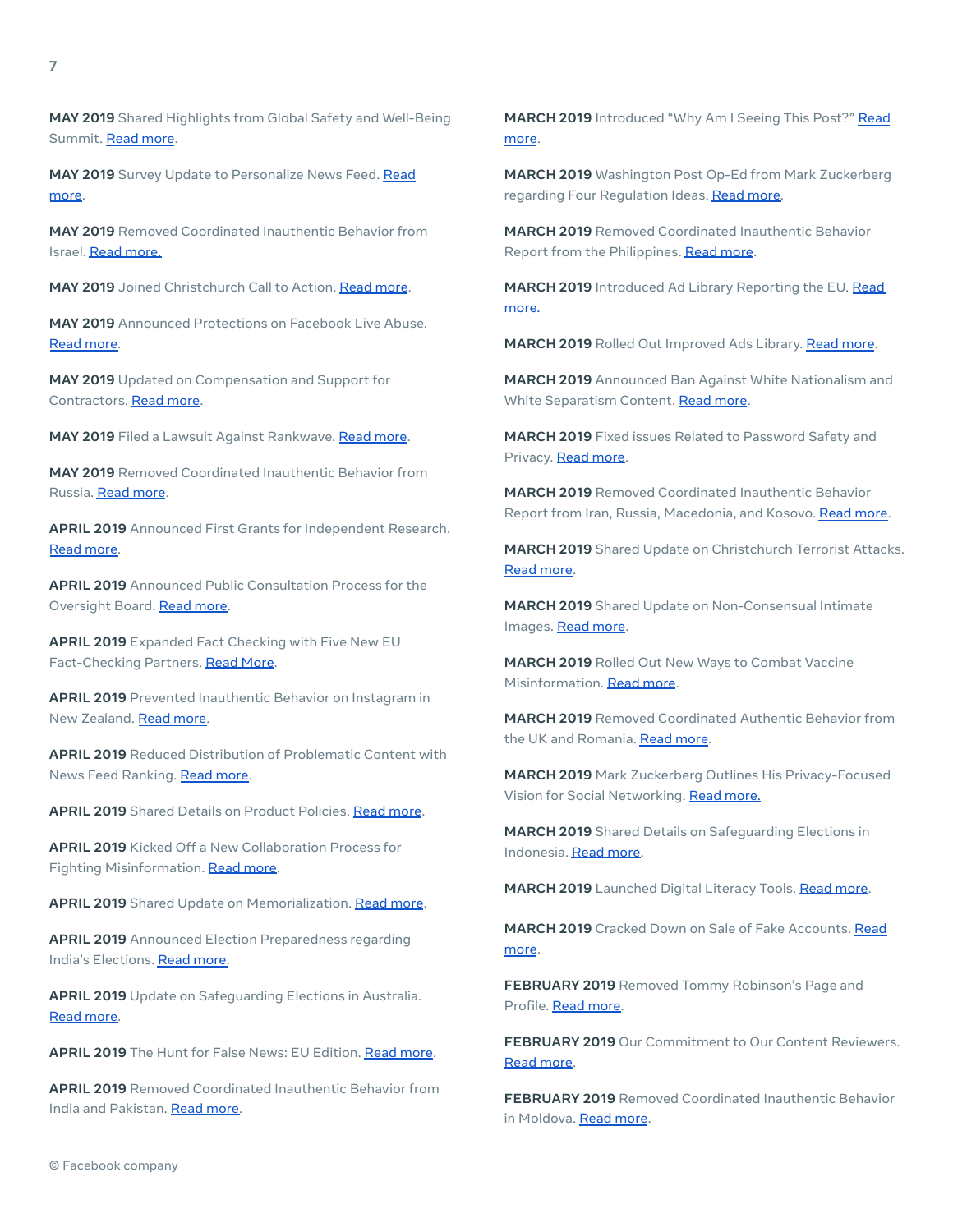**FEBRUARY 2019** Released Statement in Opposition to Germany's Bundeskartellamt. Read [more](https://about.fb.com/news/2019/02/bundeskartellamt-order/).

**FEBRUARY 2019** Shared Facebook and Instagram Sucide and Self Injury Policy Changes. Read [more.](https://about.fb.com/news/2019/02/protecting-people-from-self-harm/)

**FEBRUARY 2019** Banned More Dangerous Organizations in Myanmar. Read [more.](https://about.fb.com/news/2019/02/dangerous-organizations-in-myanmar/)

**FEBRUARY 2019** Released Update on Elections, Privacy, Safety, and more. [Read](https://about.fb.com/news/2019/02/addressing-challenges/) more.

**JANUARY 2019** Removed Coordinated Inauthentic Behavior from Iran. Read [more.](https://about.fb.com/news/2019/01/removing-cib-iran/)

**JANUARY 2019** Removed Coordinated Inauthentic Behavior from Indonesia. Read [more.](https://about.fb.com/news/2019/01/taking-down-coordinated-inauthentic-behavior-in-indonesia/)

**JANUARY 2019** Expanded our Efforts to Protect Elections. Read [more.](https://about.fb.com/news/2019/01/elections-2019/)

**JANUARY 2019** A Discussion with Nick Clegg about protecting elections. Read [more.](https://about.fb.com/news/2019/01/a-discussion-with-nick-clegg/)

**JANUARY 2019** Released Draft Charter of the Oversight Board. [Read](https://about.fb.com/news/2019/01/oversight-board/) more.

**JANUARY 2019** Launched Privacy and Data Use Business Hub. Read [more.](https://about.fb.com/news/2019/01/data-privacy-day/)

**JANUARY 2019** Detailed the "Defense-in-Depth" approach. Read [more.](https://about.fb.com/news/2019/01/designing-security-for-billions/)

**JANUARY 2019** Made Pages More Transparent and Accountable. Read [more.](https://about.fb.com/news/2019/01/making-pages-more-transparent/)

**JANUARY 2019** Removed Coordinated Inauthentic Behavior from Russia. Read [more](https://about.fb.com/news/2019/01/removing-cib-from-russia/).

**JANUARY 2019** Banned Twinmark Media Enterprises in the Philippines. [Read](https://about.fb.com/news/2019/01/banning-twinmark-media-enterprises/) more.

## **2018**

**DECEMBER 2018** Removed Coordinated Inauthentic Behavior from Bangladesh. Read [more.](https://about.fb.com/news/2018/12/take-down-in-bangladesh/)

**DECEMBER 2018** An Update on Civil Rights Report. [Read](https://about.fb.com/news/2018/12/civil-rights-audit/) [more.](https://about.fb.com/news/2018/12/civil-rights-audit/)

**NOVEMBER 2018** Clarifying Facebook Search. Read [more.](https://about.fb.com/news/2018/11/inside-feed-how-search-works/)

**NOVEMBER 2018** Community Standards Enforcement Report, 2nd Edition. Read [more.](https://about.fb.com/news/2018/11/enforcing-our-community-standards-2/)

**NOVEMBER 2018** Mark Zuckerberg's Blueprint for Content Governance. Read [more.](https://www.facebook.com/notes/mark-zuckerberg/a-blueprint-for-content-governance-and-enforcement/10156443129621634/?hc_location=ufi)

**NOVEMBER 2018** Hard Questions: Facebook's Investigations into Cyber Threats and IO. Read [more.](https://about.fb.com/news/2018/11/investigating-threats/)

**NOVEMBER 2018** Shared Assessment on Human Rights Impact in Myanmar. Read [more.](https://about.fb.com/news/2018/11/myanmar-hria/)

**NOVEMBER 2018** Shared Election Integrity and Security Update. Read [more.](https://about.fb.com/news/2018/11/election-update/)

**OCTOBER 2018** Removed Coordinated Inauthentic Behavior from Iran. Read [more.](https://about.fb.com/news/2018/10/coordinated-inauthentic-behavior-takedown/)

**OCTOBER 2018** Launched Election Candidate Info Tool on Facebook. Read [more.](https://about.fb.com/news/2018/10/candidate-info/)

**OCTOBER 2018** Launched Ad Library Report (US). Read [more.](https://about.fb.com/news/2018/10/ad-archive-report/)

**OCTOBER 2018** Launched Ad Library Launch (UK). Read [more.](https://about.fb.com/news/2018/10/ad-archive-report/)

**OCTOBER 2018** Removed Coordinated Inauthentic Behavior from the Philippines. Read [more.](https://about.fb.com/news/2018/10/removing-a-spam-network-from-facebook-in-the-philippines/)

**OCTOBER 2018** Opened Elections Operations Center. [Read](https://about.fb.com/news/2018/10/war-room/) [more.](https://about.fb.com/news/2018/10/war-room/)

**OCTOBER 2018** Expanded Voter Suppression Policy. [Read](https://about.fb.com/news/2018/10/voter-suppression-policies/) [more.](https://about.fb.com/news/2018/10/voter-suppression-policies/)

**OCTOBER 2018** Removed Coordinated Inauthentic Behavior from the United States, Middle East, Russia and the UK. [Read](https://about.fb.com/news/2018/10/removing-inauthentic-activity/) [more.](https://about.fb.com/news/2018/10/removing-inauthentic-activity/)

**OCTOBER 2018** Shared New Anti-Bullying Tools on Instagram. Read [more.](https://about.instagram.com/blog/announcements/anti-bullying-tools-on-instagram/)

**OCTOBER 2018** Shared New Anti-Bullying Tools on Facebook. Read [more.](https://about.fb.com/news/2018/10/protecting-people-from-bullying/)

**SEPTEMBER 2018** Update on How We Enforce Against Illicit Drug Sales. Read [more.](https://about.fb.com/news/2018/09/enforcing-against-drug-sales/)

**SEPTEMBER 2018** Launched Instagram Voter Registration Tools. Read [more.](https://about.instagram.com/blog/announcements/instagram-helps-users-register-to-vote/)

**SEPTEMBER 2018** Expanding Security Tools to Protect Political Campaigns. Read [more.](https://about.fb.com/news/2018/09/security-political-campaigns/)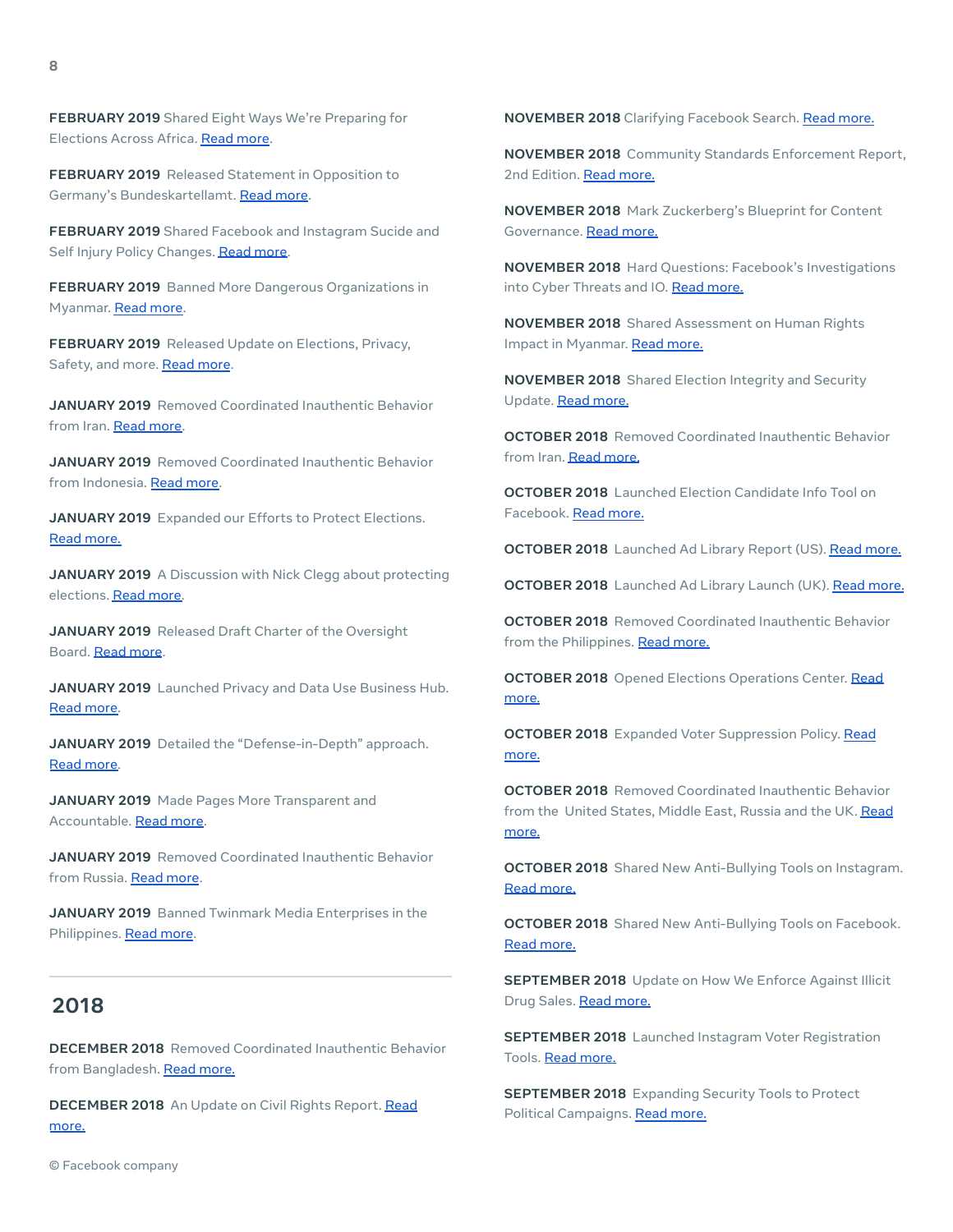**SEPTEMBER 2018** Expanded Fact-Checking to Photos and Videos. Read [more.](https://about.fb.com/news/2018/09/expanding-fact-checking/)

**SEPTEMBER 2018** Launched Parental Resources for Instagram. Read [more.](https://about.instagram.com/blog/tips-and-tricks/new-resource-for-what-parents-need-to-know-about-instagram/)

**AUGUST 2018** Removed Myanmar Military Officials from Facebook. Read [more.](https://about.fb.com/news/2018/08/removing-myanmar-officials/)

**AUGUST 2018** Update To Verification and Authentication Tools on Instagram. Read [more.](https://about.instagram.com/blog/announcements/instagram-verification-and-authentication-tool-updates/)

**AUGUST 2018** Removed Coordinated Inauthentic Behavior from Russia. Read [more.](https://about.fb.com/news/2018/08/more-coordinated-inauthentic-behavior/)

**AUGUST 2018** Shared Instagram Access Issue and Security Tips. Read [more.](https://about.instagram.com/blog/tips-and-tricks/instagram-account-access-issue/)

**AUGUST 2018** Update on Authorization Process For Pages. Read [more.](https://about.fb.com/news/2018/08/shining-a-brighter-light-on-facebook-pages/)

**AUGUST 2018** Post on Enforcing Community Standards with regard to Alex Jones. Read [more.](https://about.fb.com/news/2018/08/enforcing-our-community-standards/)

**AUGUST 2018** Launched 'Time Spent' Tools on Facebook and Instagram. Read [more.](https://about.instagram.com/blog/announcements/new-time-management-tools-on-instagram-and-facebook/)

**JULY 2018** Removed Coordinated Inauthentic Behavior from the Russian-based Internet Research Agency (IRA). Read [more.](https://about.fb.com/news/2018/07/removing-bad-actors-on-facebook/)

**JUNE 2018** Announced Transparency in Ads Across Facebook. Read [more.](https://about.fb.com/news/2018/06/transparency-for-ads-and-pages/)

**JUNE 2018** Removed Coordinated Inauthentic Behavior from Mexico and Latin America. Read [more.](https://about.fb.com/news/2018/06/removing-bad-actors-from-facebook/)

**JUNE 2018** Expanded Fact-Checking and Actions To Fight False News. Read [more.](https://about.fb.com/news/2018/06/increasing-our-efforts-to-fight-false-news/)

**JUNE 2018** Identified Public Posting Error and Announced Solutions. Read [more.](https://about.fb.com/news/2018/06/audience-selector-error/)

**JUNE 2018** Election Preparedness in Mexico. Read [more.](https://about.fb.com/news/2018/06/protecting-the-mexican-election/)

**MAY 2018** Launched Political Ad Authorization Process and Ad Library. Read [more.](https://about.fb.com/news/2018/05/ads-with-political-content/)

**MAY 2018** Shared Update and Assets on Combating Misinformation. Read [more.](https://about.fb.com/news/2018/05/facing-facts-facebooks-fight-against-misinformation/)

**MAY 2018** Update from Laura Murphy on First Civil Rights Audit. Read [More.](https://about.fb.com/news/2018/12/civil-rights-audit/)

**MAY 2018** Launched Election Partnership with Atlantic Council's Digital Forensic Research Lab. Read [more.](https://about.fb.com/news/2018/05/announcing-new-election-partnership-with-the-atlantic-council/)

**MAY 2018** Community Standards Enforcement Report, 1st Edition. Read [more.](https://about.fb.com/news/2018/05/enforcement-numbers/)

**MAY 2018** Announced Proactive Content Detection. [Read](https://about.fb.com/news/2018/05/removing-content-using-ai/) [more.](https://about.fb.com/news/2018/05/removing-content-using-ai/)

**MAY 2018** Introduced Clear History. Read [more.](https://about.fb.com/news/2018/05/clear-history-2/)

**MAY 2018** Announced Instagram Bullying Filter and Kindness Prom. Read [more.](https://about.instagram.com/blog/announcements/bully-filter-and-kindness-prom-to-protect-our-community/)

**APRIL 2018** Introduced Appeals. Read [more.](https://newsroom.fb.com/news/2018/04/comprehensive-community-standards/)

**APRIL 2018** Published Internal Guidelines Used To Enforce Community Standards. Read [more.](https://newsroom.fb.com/news/2018/04/comprehensive-community-standards/)

APRIL 2018 Why Content is or is not Removed. Read [more.](https://about.fb.com/news/2018/04/community-standards-examples/)

**APRIL 2018** Update on Technology to Detect Terrorist Content. Read [more.](https://about.fb.com/news/2018/04/keeping-terrorists-off-facebook/)

**APRIL 2018** Information on Data Advertisers Access. [Read](https://about.fb.com/news/2018/04/data-and-advertising/) [more.](https://about.fb.com/news/2018/04/data-and-advertising/)

**APRIL 2018** Announced New Privacy Protections. Read [more.](https://about.fb.com/news/2018/04/new-privacy-protections/)

**APRIL 2018** Answering Hard Questions on Data Usage. [Read](https://about.fb.com/news/2018/04/data-off-facebook/) [more.](https://about.fb.com/news/2018/04/data-off-facebook/)

**APRIL 2018** Launched Data Abuse Bounty Rewards for Discovering Data Abuse. Read [more.](https://about.fb.com/news/2018/04/data-abuse-bounty/)

**APRIL 2018** Launched Election Research Commission. [Read](https://about.fb.com/news/2018/04/new-elections-initiative/) [more.](https://about.fb.com/news/2018/04/new-elections-initiative/)

**APRIL 2018** Explained How News Feed Works. Read [more.](https://about.fb.com/news/2018/04/inside-feed-zigmond-podcast/)

**APRIL 2018** Update on the Research ad Design Behind New Context to Articles in News Feed. Read [more.](https://about.fb.com/news/2018/04/inside-feed-article-context/)

**APRIL 2018** Announced Transparency Features for Ads. [Read](https://about.fb.com/news/2018/04/transparent-ads-and-pages/) [more.](https://about.fb.com/news/2018/04/transparent-ads-and-pages/)

**APRIL 2018** Mark Zuckerberg on Protecting Information. [Read](https://about.fb.com/news/2018/04/hard-questions-protecting-peoples-information/) [more.](https://about.fb.com/news/2018/04/hard-questions-protecting-peoples-information/)

**APRIL 2018** Update on Data Access Changes. Read [more.](https://about.fb.com/news/2018/04/restricting-data-access/)

**APRIL 2018** Internet Research Agency Takedowns. Read [more.](https://about.fb.com/news/2018/04/authenticity-matters/)

**APRIL 2018** Context Around Stories in News Feed. Read [more.](https://about.fb.com/news/2018/04/news-feed-fyi-more-context/)

**MARCH 2018** Protecting Election Security. Read [more.](https://about.fb.com/news/2018/03/hard-questions-election-security/)

**MARCH 2018** Updated the Ads Library. Read [more.](https://about.fb.com/news/2019/03/a-better-way-to-learn-about-ads/)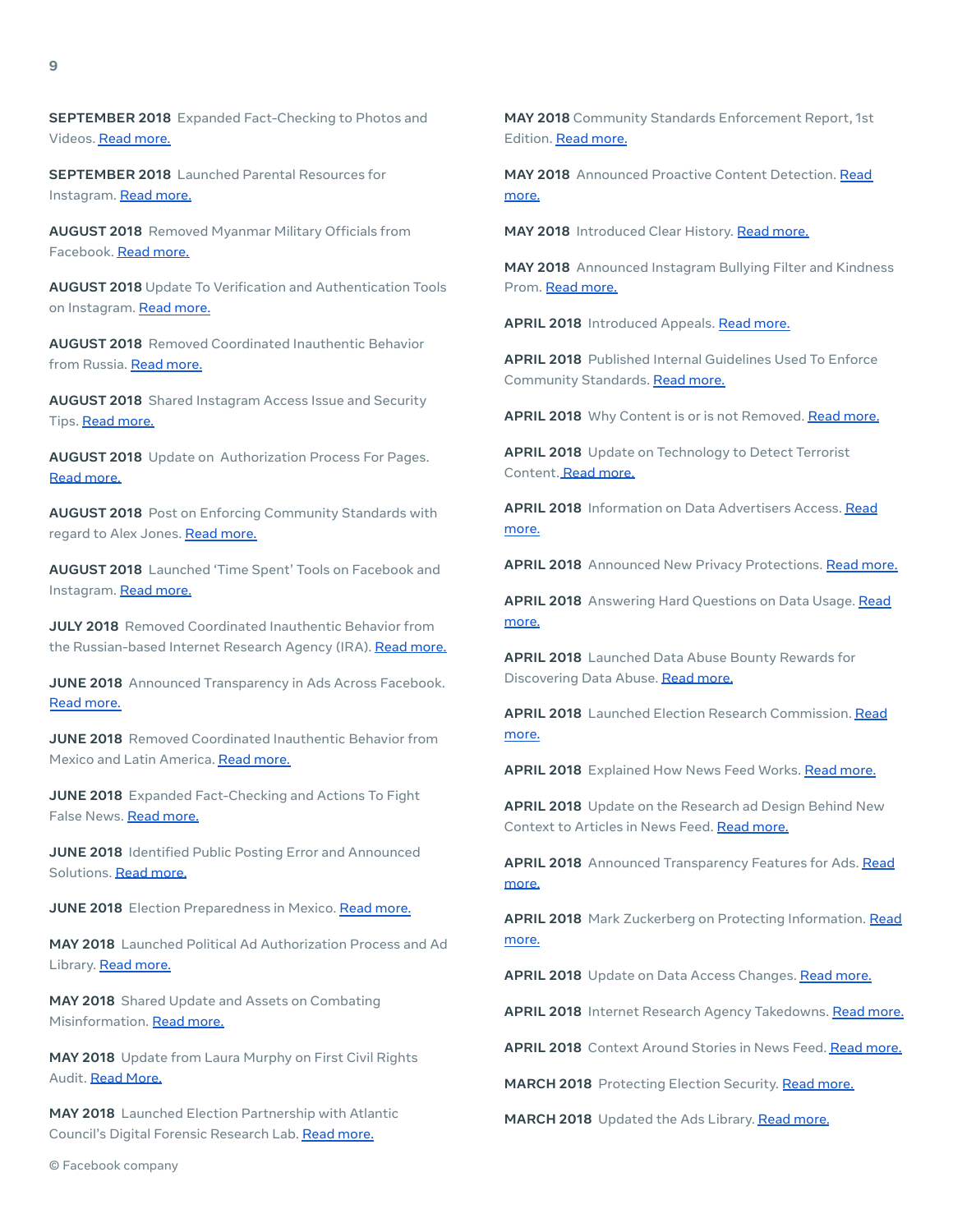**MARCH 2018** Announced Tools to Combat Platform Abuse. Read [more.](https://about.fb.com/news/2018/03/cracking-down-on-platform-abuse/)

**MARCH 2018** Shared Update on Cambridge Analytica. [Read](https://about.fb.com/news/2018/03/hard-questions-cambridge-analytica/) [more.](https://about.fb.com/news/2018/03/hard-questions-cambridge-analytica/)

**MARCH 2018** Suspended Cambridge Analytica and SCL Group. Read [more.](https://about.fb.com/news/2018/03/suspending-cambridge-analytica/)

**JANUARY 2018** Launched Privacy Education Campaign. [Read](https://about.fb.com/news/2018/01/control-privacy-principles/) [more.](https://about.fb.com/news/2018/01/control-privacy-principles/)

**JANUARY 2018** News Feed Ranking: Helping Ensure News on Facebook is From Trusted Sources. Read [more.](https://about.fb.com/news/2018/01/trusted-sources/)

## **2017**

**DECEMBER 2017** Launched 'Related Articles' Feature. [Read](https://about.fb.com/news/2017/12/news-feed-fyi-updates-in-our-fight-against-misinformation/) [more.](https://about.fb.com/news/2017/12/news-feed-fyi-updates-in-our-fight-against-misinformation/)

**DECEMBER 2017** Announced New Optional Tools To Manage Face Recognition Technology. Read [more.](https://about.fb.com/news/2017/12/managing-your-identity-on-facebook-with-face-recognition-technology/)

**DECEMBER 2017** Addressed Concerns about Facial Recognition Technology. Read [more.](https://about.fb.com/news/2017/12/hard-questions-should-i-be-afraid-of-face-recognition-technology/)

**DECEMBER 2017** News Feed Ranking: Fighting Engagement Bait on Facebook. Read [more.](https://about.fb.com/news/2017/12/news-feed-fyi-fighting-engagement-bait-on-facebook/)

**DECEMBER 2017** Shared Instagram Animal Welfare interstitial. Read [more.](https://about.instagram.com/blog/announcements/protecting-against-harmful-wildlife-and-nature-content/)

**NOVEMBER 2017** Hard Questions: Are We Winning the War on Terrorism? Read [more.](https://newsroom.fb.com/news/2017/11/hard-questions-are-we-winning-the-war-on-terrorism-online/)

**NOVEMBER 2017** Continuing Transparency on Russian Activity. Read [more.](https://about.fb.com/news/2017/11/continuing-transparency-on-russian-activity/)

**NOVEMBER 2017** Announcing New Tools and Initiatives for Communities to Help Each Other. Read [more.](https://about.fb.com/news/2017/11/facebook-social-good-forum/)

**NOVEMBER 2017** Our Advertising Principles. Read [more.](https://about.fb.com/news/2017/11/our-advertising-principles/)

**OCTOBER 2017** Announced Political Ad Authorization Requirements. Read [more.](https://about.fb.com/news/2017/10/update-on-our-advertising-transparency-and-authenticity-efforts/)

**OCTOBER 2017** Released News Feed Publisher Guidelines. Read [more.](https://about.fb.com/news/2017/10/news-feed-fyi-introducing-news-feed-publisher-guidelines/)

**OCTOBER 2017** Tested New Tool to Provide in-App Context for Articles. Read [more.](https://about.fb.com/news/2017/10/news-feed-fyi-new-test-to-provide-context-about-articles/)

**OCTOBER 2017** (Update) Information on Russian Ads. [Read](https://about.fb.com/news/2017/10/hard-questions-russian-ads-delivered-to-congress/) [more.](https://about.fb.com/news/2017/10/hard-questions-russian-ads-delivered-to-congress/)

**SEPTEMBER 2017** Updated Ad Targeting to Eliminate Discriminatory Examples. Read [more.](https://about.fb.com/news/2017/09/updates-to-our-ad-targeting/)

**SEPTEMBER 2017** Hard Questions: Russian Ads Delivered To Congress. Read [more.](https://about.fb.com/news/2017/09/information-operations-update/)

**AUGUST 2017** Blocked Ads from Pages That Share False News. Read [more.](https://about.fb.com/news/2017/08/blocking-ads-from-pages-that-repeatedly-share-false-news/)

**AUGUST 2017** (Update) Wider Rollout of Related Articles. [Read](https://about.fb.com/news/2017/04/news-feed-fyi-new-test-with-related-articles/) [more.](https://about.fb.com/news/2017/04/news-feed-fyi-new-test-with-related-articles/)

**AUGUST 2017** News Feed Ranking: Taking Action Against Video Clickbait. Read [more.](https://about.fb.com/news/2017/08/news-feed-fyi-taking-action-against-video-clickbait/)

**AUGUST 2017** Addressing Cloaking. Read [more.](https://about.fb.com/news/2017/08/news-feed-fyi-addressing-cloaking-so-people-see-more-authentic-posts/)

**JUNE 2017** News Feed Ranking: Showing more informative links in News Feed. Read [more.](https://about.fb.com/news/2017/06/news-feed-fyi-showing-more-informative-links-in-news-feed/)

**JUNE 2017** Announced Offensive Comment Filter on Instagram. Read [more.](https://about.instagram.com/blog/announcements/keeping-instagram-a-safe-place-for-self-expression/)

**JUNE 2017** Hard Questions: Deciding what is Hate Speech. Read [more.](https://about.fb.com/news/2017/06/hard-questions-hate-speech/)

**JUNE 2017** Joined Industry Forum to Counter Terrorism. [Read](https://about.fb.com/news/2017/06/global-internet-forum-to-counter-terrorism/) [more.](https://about.fb.com/news/2017/06/global-internet-forum-to-counter-terrorism/)

**JUNE 2017** Piloted New Tools to Provide More Control Over Profile Photos. Read [more.](https://about.fb.com/news/2017/06/giving-people-more-control-over-their-facebook-profile-picture/)

**JUNE 2017** Hard Questions: How We Counter Terrorism. [Read](https://about.fb.com/news/2017/06/how-we-counter-terrorism/) [more.](https://about.fb.com/news/2017/06/how-we-counter-terrorism/)

**MAY 2017** Facebook's Community Standards: How and Where We Draw the Line on Sensitive Content. Read [more.](https://about.fb.com/news/2017/05/facebooks-community-standards-how-and-where-we-draw-the-line/)

**MAY 2017** News Feed Ranking: Reducing links to low-quality web page experiences ("ad farms"). Read [more.](https://about.fb.com/news/2017/05/news-feed-fyi-new-updates-to-reduce-clickbait-headlines/)

**MAY 2017** Rolled Out News Feed Updates to Reduce Low-Quality Links. Read [more.](https://about.fb.com/news/2017/05/reducing-links-to-low-quality-web-page-experiences/)

**MAY 2017** Shared Instagram Mental Health Interstitial. [Read](https://about.instagram.com/blog/announcements/find-support-within-your-community-on-instagram/) [more.](https://about.instagram.com/blog/announcements/find-support-within-your-community-on-instagram/)

**APRIL 2017** Government Requests Transparency Report. [Read](https://about.fb.com/news/2017/04/global-government-requests-report-7/) [more.](https://about.fb.com/news/2017/04/global-government-requests-report-7/)

**APRIL 2017** Launched Related Articles Test. Read [more.](https://about.fb.com/news/2017/04/news-feed-fyi-new-test-with-related-articles/)